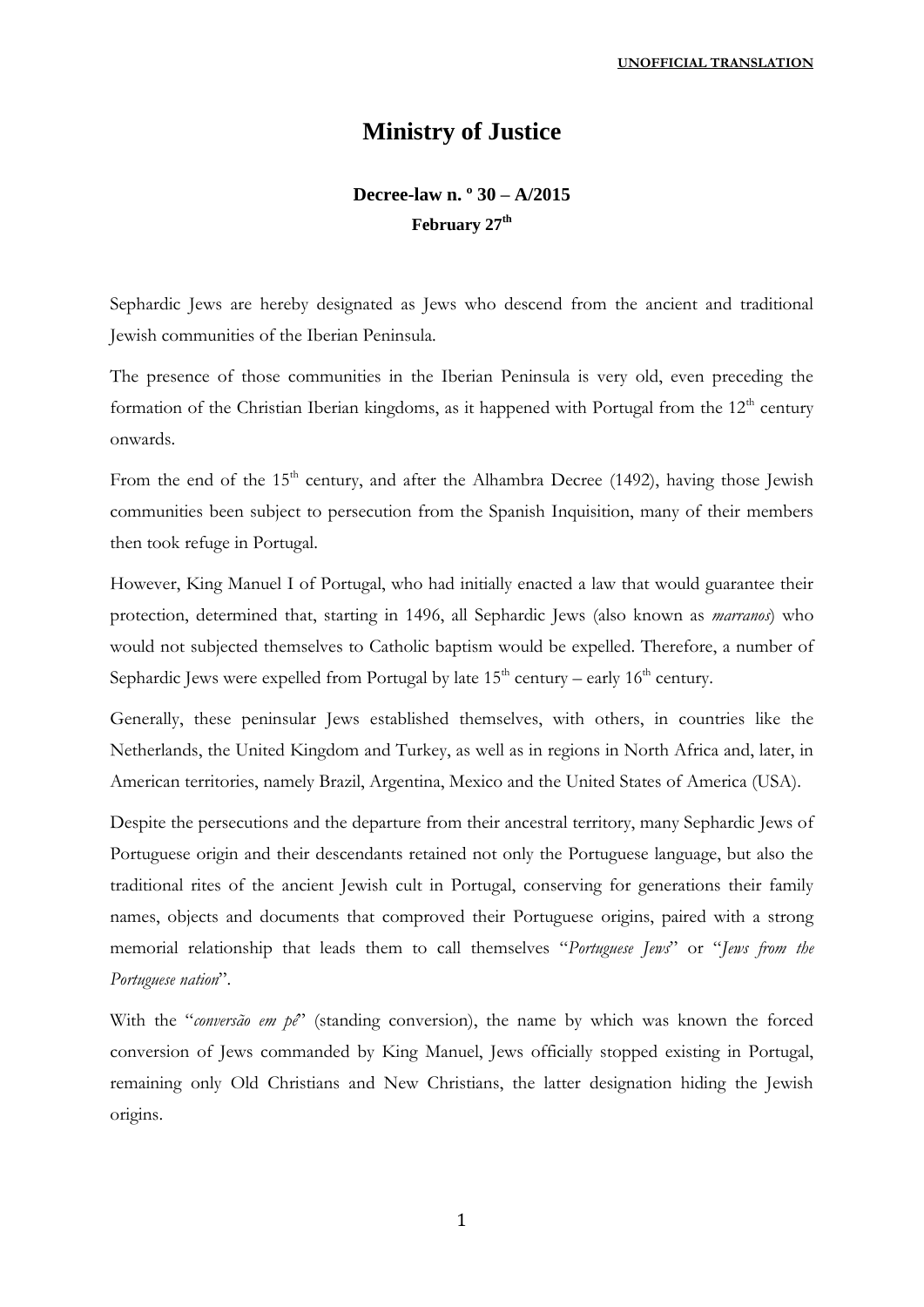#### **UNOFFICIAL TRANSLATION**

During the Inquisition Period, many of these New Christians and Portuguese Jews managed to escape and leave the Kingdom, for some regions of the Mediterranean (Gibraltar, Morocco, Southern France, Italy, Croatia, Greece, Turkey, Syria, Lebanon, Israel, Jordan, Egypt, Libya, Tunisia and Algeria), Northern Europe (London, Nantes, Paris, Antwerp, Brussels, Rotterdam and Amsterdam), Brazil, the Antilles and the USA, among others, creating there highly renowned communities and founding notable synagogues, such as the Portuguese Synagogue in Amsterdam, the Congregation Shearith Israel in New York, the Bevis Marks Synagogue in London, the Touro Synagogue in Newport (Rhode Island – USA), the Spanish and Portuguese Synagogue of Montreal and the Kahal Zur Israel Synagogue in Recife, Brazil.

In the beginning of the  $19<sup>th</sup>$  century, some descendants of Sephardic Jews, who had taken refuge in Morocco and Gibraltar, returned to Portugal, the first modern Jewish cemetery having been created in 1801, next to the British cemetery in Lisbon. In 1868, by a charter from King Luís I, it was granted to "*the Jews of Lisbon the permission to install a cemetery for the burial of their coreligionists*", the cemetery in Rua D. Afonso III, in Lisbon.

Even today, many Sephardic Jewish family names keep the Portuguese matrix, although, in some cases, it got mixed with the Spanish one.

In the Diaspora of the Netherlands and the United Kingdom, there subsist, between others, family names such as: *Abrantes, Aguilar, Andrade, Brandão, Brito, Bueno, Cardoso, Carvalho, Castro, Costa, Coutinho, Dourado, Fonseca, Furtado, Gomes, Gouveia, Granjo, Henriques, Lara, Marques, Melo e Prado, Mesquita, Mendes, Neto, Nunes, Pereira, Pinheiro, Rodrigues, Rosa, Sarmento, Silva, Soares, Teixeira*  and *Teles*.

In the Diaspora of Latin America, there are kept, for example, among others, the following family names: *Almeida, Avelar, Bravo, Carvajal, Crespo, Duarte, Ferreira, Franco, Gato, Gonçalves, Guerreiro, Leão, Lopes, Leiria, Lobo, Lousada, Machorro, Martins, Montesino, Moreno, Mota, Macias, Miranda, Oliveira, Osório, Pardo, Pina, Pinto, Pimentel, Pizarro, Querido, Rei, Ribeiro, Salvador, Torres* and *Viana*.

In other regions of the world, there are also descendants of Sephardic Jews of Portuguese origins that maintain, besides the aforementioned names, among others, the following family names: *Amorim, Azevedo, Álvares, Barros, Basto, Belmonte, Cáceres, Caetano, Campos, Carneiro, Cruz, Dias, Duarte, Elias, Estrela, Gaiola, Josué, Lemos, Lombroso, Lopes, Machado, Mascarenhas, Mattos, Meira, Mello e Canto, Mendes da Costa, Miranda, Morão, Morões, Mota, Moucada, Negro, Oliveira, Osório (ou Ozório), Paiva, Pilão, Pinto, Pessoa, Preto, Souza, Vaz* and *Vargas*.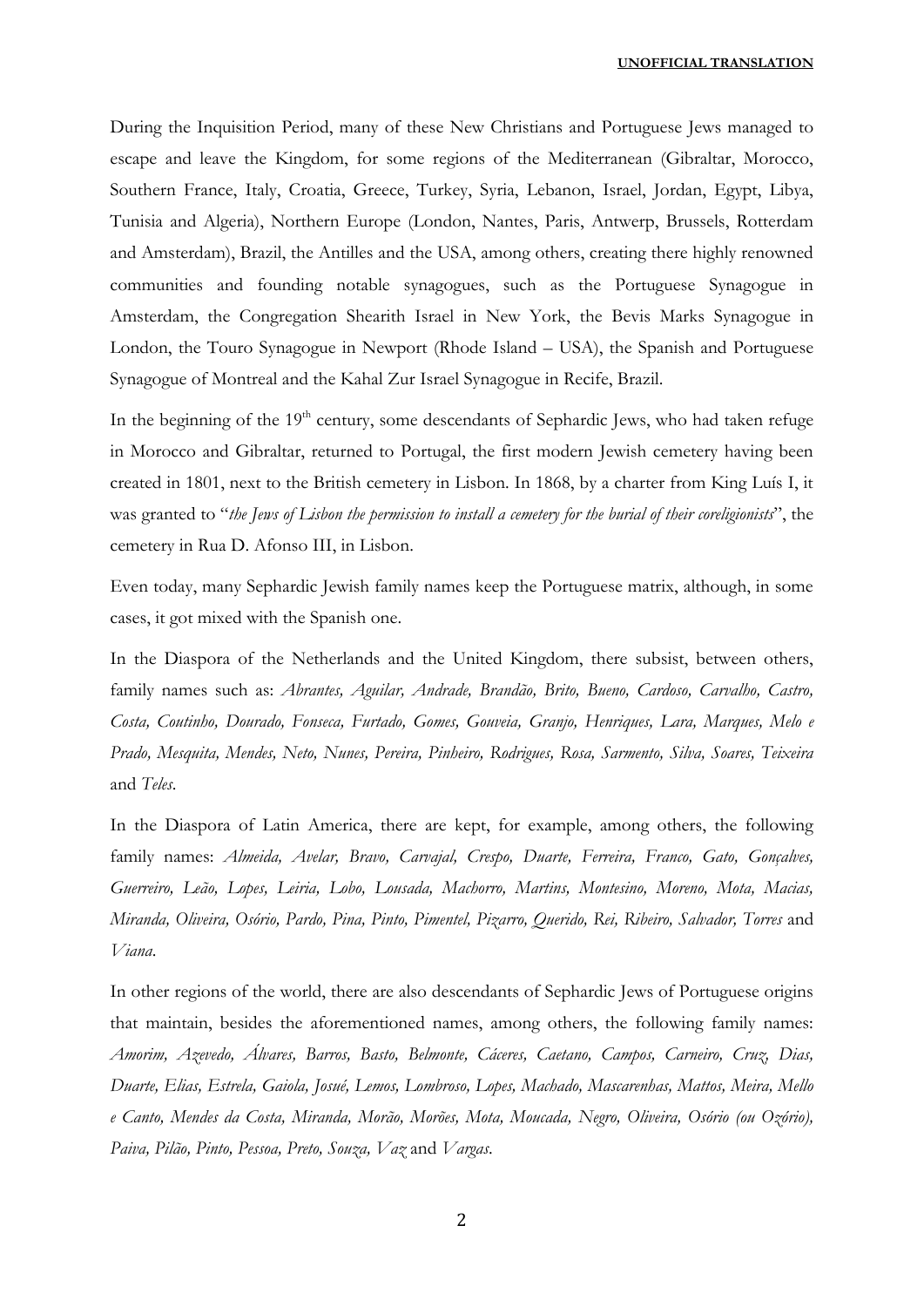Besides the family names and the usage of the Portuguese language, namely in rites, even today, there are descendants of Portuguese Sephardic Jews that speak among each other the Ladino, a language used by the Sephardics expelled from Spain and Portugal in the  $15<sup>th</sup>$  century, derived from Spanish and Portuguese, and currently spoken by around 150,000 people in communities in Israel, Turkey, the former Yugoslavia, Greece, Morocco and in America, among many other places.

The following Act will allow the descendants of Sephardic Jews of Portuguese origin who desire so, to claim their right to return, by acquiring Portuguese nationality by naturalization, and their integration in the national community being granted, with its co-relative rights and obligations.

The Lisbon Israeli Community, the Porto Israeli Community, the Superior Council of the Judiciary, the High Council of the Administrative and Fiscal Courts, the Superior Council for the Public Prosecution, the Bar Association, the Notary Public Association, the Chamber of Solicitors, the Union of Registrars, and the Council of Justice Officials were heard on an optional basis.

The Jewish Community of Belmonte, the Union of Portuguese Judges, the Union of the Public Prosecutors, the Union of the Registry and Notary Officers, the Union of the Registry and Notary Workers of the Northern Region, the Union of the Registry and Notary Workers of the Southern Region and the Islands, the Union of the Judicial Workers, the Union of the Justice Officials, and the Association of the Judicial Officers were heard on an optional basis.

Thus:

In accordance with Article 2 of Law No. 2013/01 of 29 July 2013, and under the terms of Article 198 (1) (a) of the Constitution, the Government enacts as follows:

### Article 1

#### **Purpose**

This Act undertakes to the second change to the Regulation of Portuguese Nationality, approved by Decree-law No. 237-A/2006 of 14 December, modified by Decree-law No. 43/2013 of 1 April, providing for the concession of Portuguese citizenship to the descendants of Sephardic Jews.

#### Article 2

#### **Amendment to the Regulation of Portuguese Nationality**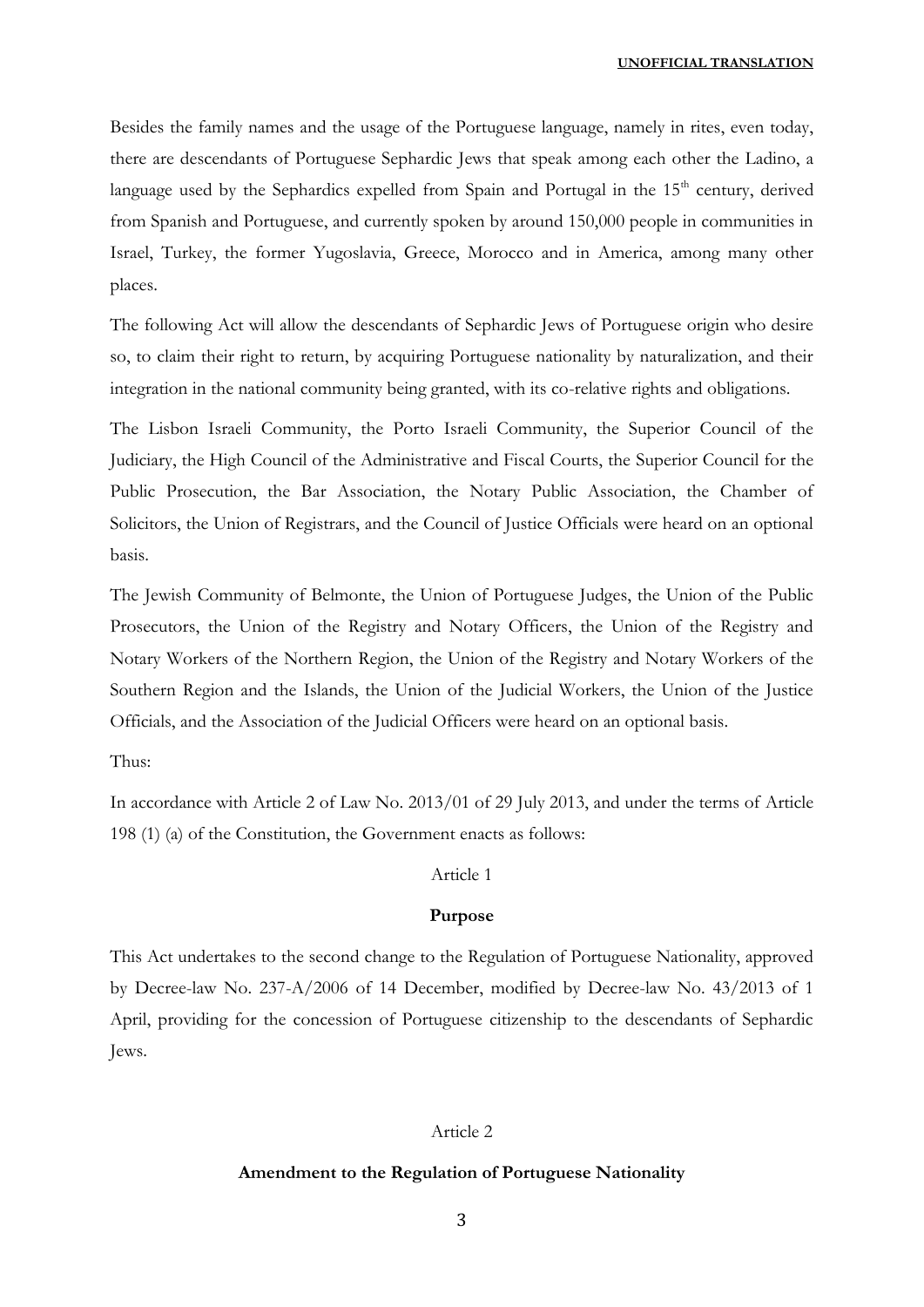The following paragraph is added to the Regulation of Portuguese Nationality, approved by Decree Law No. 237-A/2006 of 14 December, altered by Decree Law 43/2013 of 1 April, the Article 24-A:

#### "Article 24-A

Naturalization of foreigners that descend from Portuguese Sephardic Jews

- 1 -The Portuguese Government may concede Portuguese nationality, by naturalization, to the descendants of Sephardic Jews, when the following criteria are met::
	- *a)* Being of majority age or emancipated, under Portuguese law;
	- *b)* Having not been convicted, with a sentence transited in *rem judicatum*, for a crime liable to a prison sentence of three years or more, in accordance with Portuguese law.
- 2 -In the application presented by the interested party, the circumstances determining the tradition of belonging to a Sephardic community of Portuguese origin shall be indicated and demonstrated, namely, family names, native language, direct ancestry or family relationship in a collateral line of a common parent from the Sephardic community of Portuguese origin.
- 3 -The application shall be accompanied by the following documents, notwithstanding the obligations arising from article 37:
	- *a)* Birth certificate;
	- *b)* Certificate of criminal record issued by the competent authority in the country of the nationality of the applicant or of the country in which the applicant has resided, which must be authenticated, when issued by foreign authorities.
	- *c)* Certificate from a Jewish community with collective religious person status, under Portuguese Law, at the date of entry into force of this Article, that certifies the tradition of belonging to a Sephardic community of Portuguese origin, materialised, namely, in the family name of the applicant, native language, ancestry, and family memory.
- 4 -The certificate referred to in line *c)* of the previous paragraph must contain the full name, date of birth, country of birth, parentage, nationality, and residence of the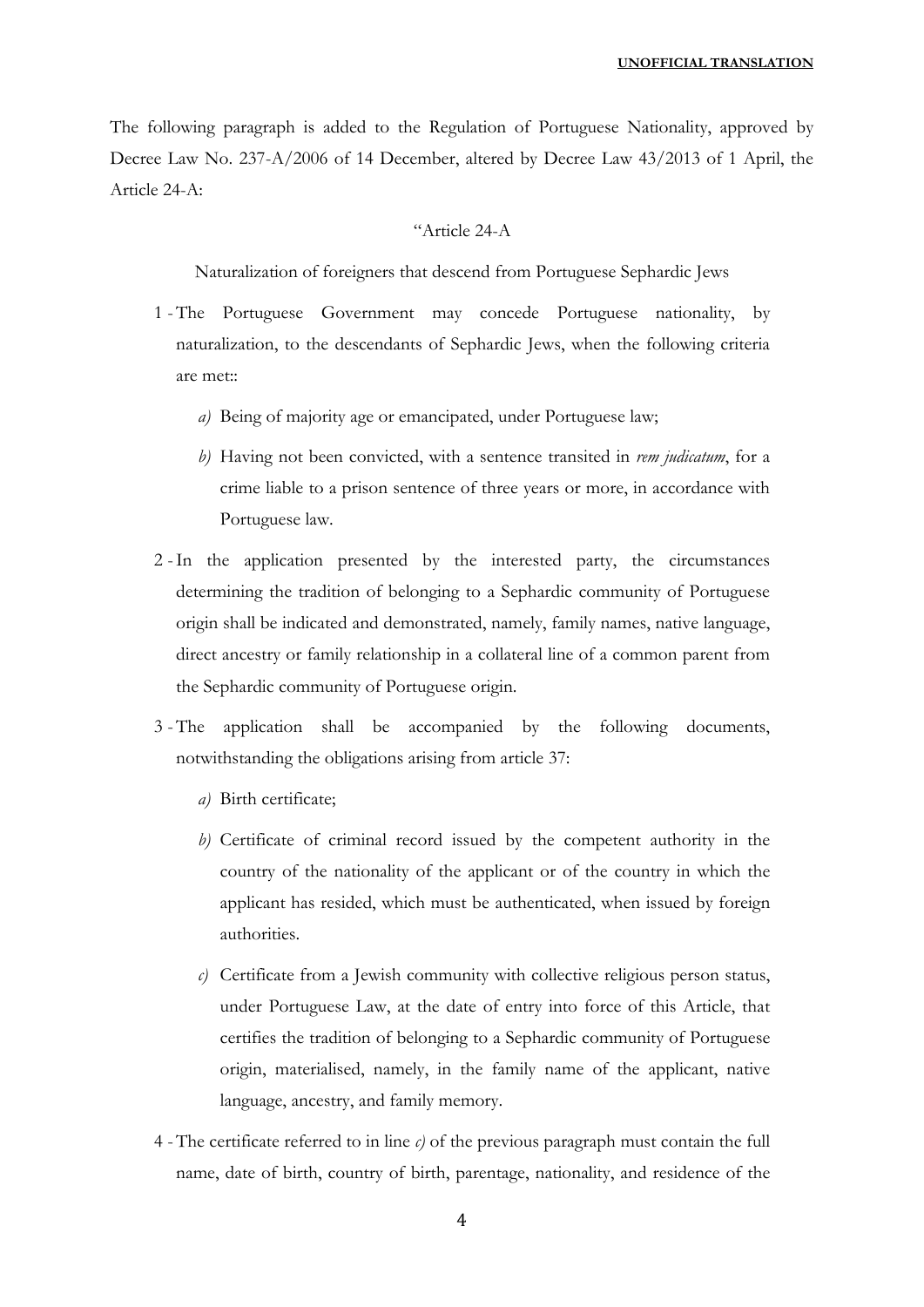applicant, as mention of direct ancestry or family relationship in a collateral line of a common parent from the Sephardic community of Portuguese origin, accompanied by every evidence of such.

- 5 -In the absence of the certificate mentioned in 3(c), and, in order to demonstrate direct ancestry or family relationship in a collateral line of a common parent from the Sephardic community of Portuguese origin or tradition of belonging to a Sephardic community of Portuguese origin, the following means of evidence are admitted:
	- *a)* Certified document, issued by the Jewish community that ther applicant belongs to, proving their usage of Portuguese expressions in Jewish rites, or as a language spoken by them in the heart of that community, the Ladino;
	- *b)* Certified records, such as registers from synagogues and Jewish cemeteries, as well as residence permits, property titles, deeds of will, and other pieces of evidence of family connection from the applicant, through direct ancestry or family relationship in a collateral line of a common parent from the Sephardic community of Portuguese origin.
- 6 -In case of doubt over the authenticity of the contents of the documents issued abroad, the member of the Government responsible for Justice may request the Jewish community referred under line 3(c), a report over the evidence produced under the preceding paragraph."

#### Article 3

#### **Entry into force**

This Act shall enter into force on the first day after the date of its publishing.

Reviewed and approved in Council of Ministers on 29 January 2015.

Passed on 25 February 2015

Sanctioned on 26 February 2015